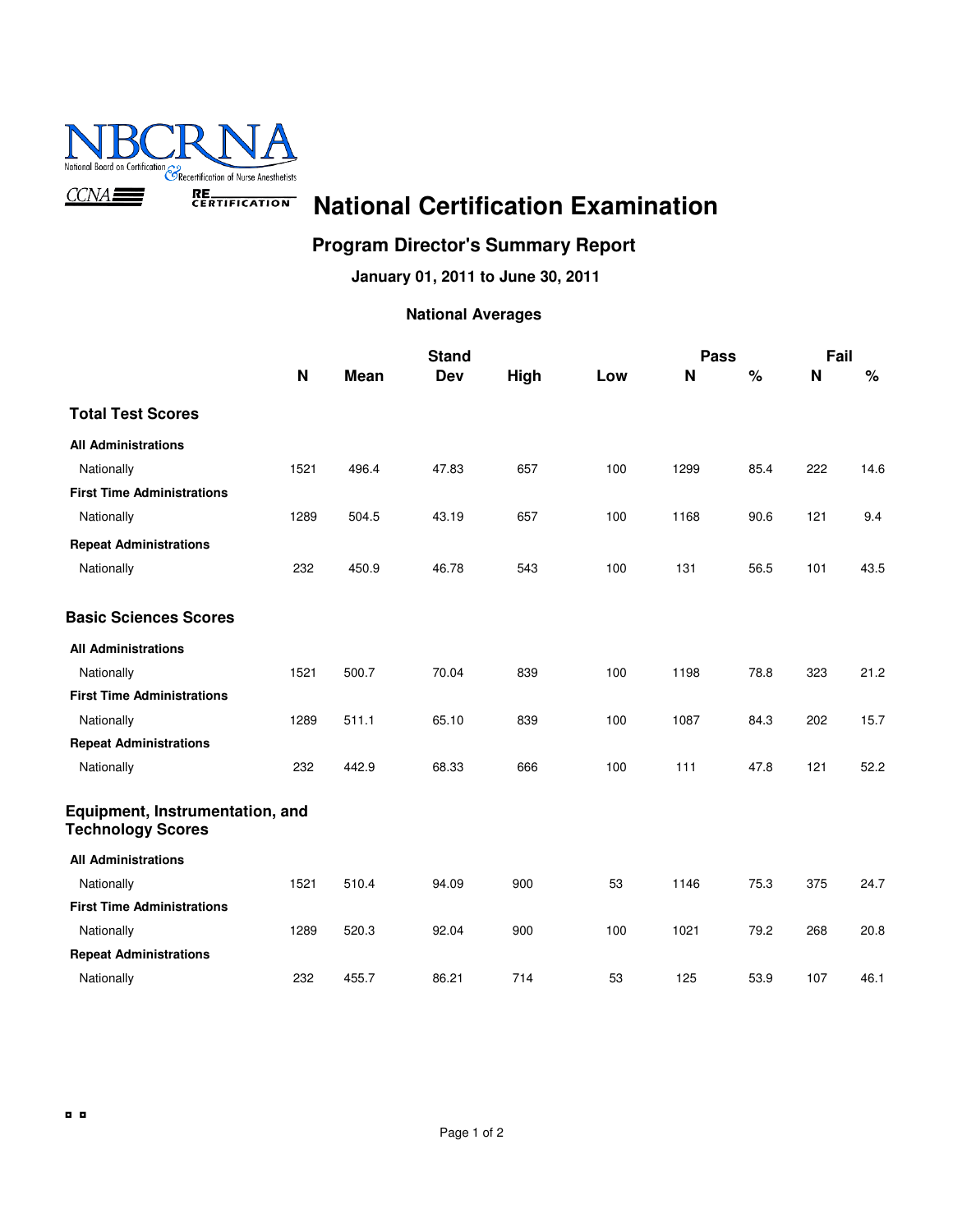

#### **Program Director's Summary Report**

**January 01, 2011 to June 30, 2011**

|                                                        |      |             | <b>Stand</b> |      |     | <b>Pass</b> |      | Fail |      |
|--------------------------------------------------------|------|-------------|--------------|------|-----|-------------|------|------|------|
|                                                        | N    | <b>Mean</b> | <b>Dev</b>   | High | Low | N           | $\%$ | N    | $\%$ |
| <b>Basic Principles of</b><br><b>Anesthesia Scores</b> |      |             |              |      |     |             |      |      |      |
| <b>All Administrations</b>                             |      |             |              |      |     |             |      |      |      |
| Nationally                                             | 1521 | 501.3       | 55.56        | 709  | 100 | 1274        | 83.8 | 247  | 16.2 |
| <b>First Time Administrations</b>                      |      |             |              |      |     |             |      |      |      |
| Nationally                                             | 1289 | 508.3       | 52.76        | 709  | 100 | 1129        | 87.6 | 160  | 12.4 |
| <b>Repeat Administrations</b>                          |      |             |              |      |     |             |      |      |      |
| Nationally                                             | 232  | 462.6       | 54.80        | 625  | 100 | 145         | 62.5 | 87   | 37.5 |
| <b>Advanced Principles</b><br>of Anesthesia Scores     |      |             |              |      |     |             |      |      |      |
| <b>All Administrations</b>                             |      |             |              |      |     |             |      |      |      |
| Nationally                                             | 1521 | 496.8       | 57.47        | 710  | 100 | 1238        | 81.4 | 283  | 18.6 |
| <b>First Time Administrations</b>                      |      |             |              |      |     |             |      |      |      |
| Nationally                                             | 1289 | 505.0       | 54.58        | 710  | 100 | 1107        | 85.9 | 182  | 14.1 |
| <b>Repeat Administrations</b>                          |      |             |              |      |     |             |      |      |      |
| Nationally                                             | 232  | 451.2       | 51.51        | 589  | 100 | 131         | 56.5 | 101  | 43.5 |
| <b>Professional Issues</b><br><b>Scores</b>            |      |             |              |      |     |             |      |      |      |
| <b>All Administrations</b>                             |      |             |              |      |     |             |      |      |      |
| Nationally                                             | 1521 | 500.7       | 113.14       | 900  | 0   | 1027        | 67.5 | 494  | 32.5 |
| <b>First Time Administrations</b>                      |      |             |              |      |     |             |      |      |      |
| Nationally                                             | 1289 | 505.7       | 115.32       | 900  | 0   | 899         | 69.7 | 390  | 30.3 |
| <b>Repeat Administrations</b>                          |      |             |              |      |     |             |      |      |      |
| Nationally                                             | 232  | 472.9       | 95.51        | 686  | 100 | 128         | 55.2 | 104  | 44.8 |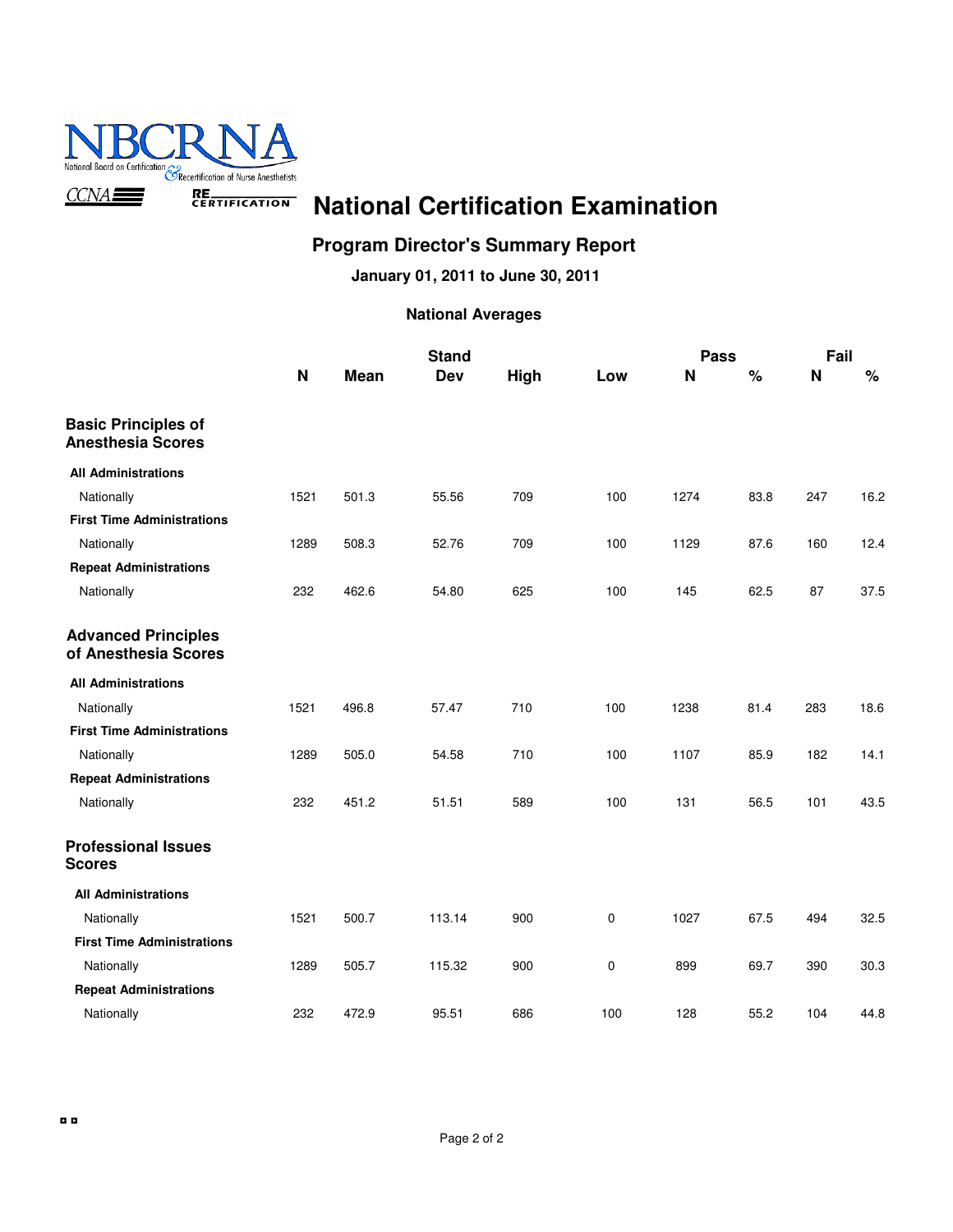

#### **Program Director's Summary Report**

### July 1, 2011 to December 31, 2011

|                                         | Total |       | <b>Mean</b> Standard Deviation | High | Low | Percent |
|-----------------------------------------|-------|-------|--------------------------------|------|-----|---------|
| <b>Total Test Scores Nationally</b>     |       |       |                                |      |     |         |
| Fail                                    | 232   | 417.0 | 28.02                          | 449  | 274 | 16.69%  |
| Pass                                    | 1158  | 507.5 | 33.48                          | 639  | 450 | 83.31%  |
| Total                                   | 1390  | 492.4 | 46.95                          | 639  | 274 | 100.00% |
| <b>First Time Takers Nationally</b>     |       |       |                                |      |     |         |
| Fail                                    | 153   | 419.2 | 25.42                          | 449  | 326 | 12.76%  |
| Pass                                    | 1046  | 509.8 | 32.93                          | 639  | 450 | 87.24%  |
|                                         | 1199  | 498.2 | 44.06                          | 639  | 326 | 100.00% |
| <b>Repeat Takers Nationally</b>         |       |       |                                |      |     |         |
| Fail                                    | 79    | 412.7 | 32.22                          | 449  | 274 | 41.36%  |
| Pass                                    | 112   | 486.6 | 31.41                          | 630  | 450 | 58.64%  |
|                                         | 191   | 456.1 | 48.31                          | 630  | 274 | 100.00% |
| <b>Basic Sciences Scores Nationally</b> |       |       |                                |      |     |         |
| Fail                                    | 300   | 410.6 | 36.63                          | 449  | 213 | 21.58%  |
| Pass                                    | 1090  | 521.2 | 52.10                          | 857  | 450 | 78.42%  |
| Total                                   | 1390  | 497.3 | 67.00                          | 857  | 213 | 100.00% |
| <b>First Time Takers Nationally</b>     |       |       |                                |      |     |         |
| Fail                                    | 207   | 414.3 | 33.66                          | 449  | 274 | 17.26%  |
| Pass                                    | 992   | 524.1 | 52.12                          | 857  | 450 | 82.74%  |
|                                         | 1199  | 505.1 | 64.53                          | 857  | 274 | 100.00% |
| <b>Repeat Takers Nationally</b>         |       |       |                                |      |     |         |
| Fail                                    | 93    | 402.2 | 41.48                          | 449  | 213 | 48.69%  |
| Pass                                    | 98    | 491.9 | 42.03                          | 713  | 450 | 51.31%  |
|                                         | 191   | 448.3 | 61.28                          | 713  | 213 | 100.00% |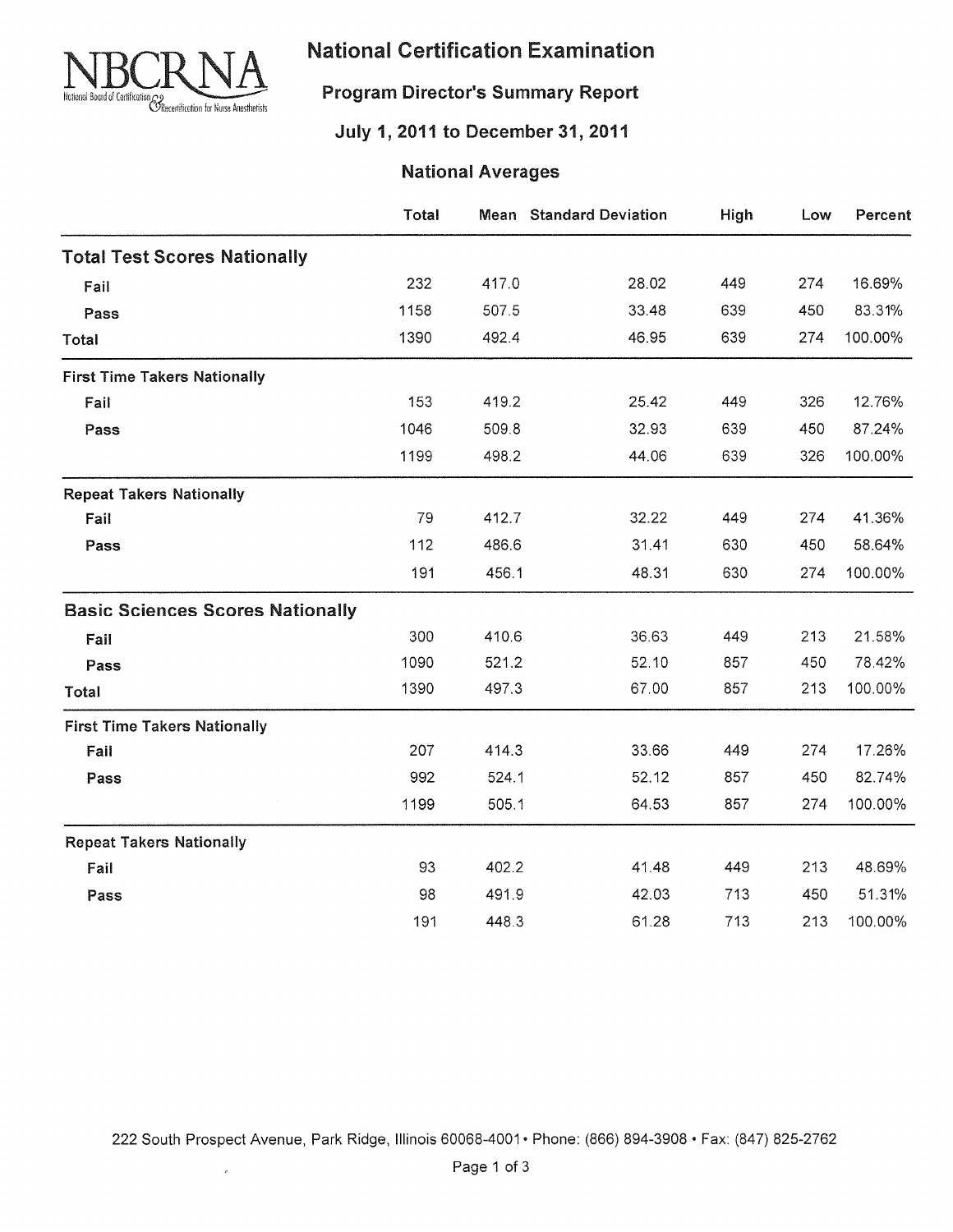

### **Program Director's Summary Report**

#### July 1, 2011 to December 31, 2011

|                                                                     | Total |       | <b>Mean</b> Standard Deviation | High | Low | Percent |
|---------------------------------------------------------------------|-------|-------|--------------------------------|------|-----|---------|
| <b>Equipment, Instrumentation, and Technology Scores Nationally</b> |       |       |                                |      |     |         |
| Fail                                                                | 367   | 409.6 | 35.76                          | 449  | 222 | 26.40%  |
| Pass                                                                | 1023  | 536.5 | 71.48                          | 797  | 450 | 73.60%  |
| Total                                                               | 1390  | 503.0 | 85.02                          | 797  | 222 | 100.00% |
| <b>First Time Takers Nationally</b>                                 |       |       |                                |      |     |         |
| Fail                                                                | 283   | 411.6 | 34.17                          | 449  | 222 | 23.60%  |
| Pass                                                                | 916   | 539.3 | 71.96                          | 797  | 450 | 76.40%  |
|                                                                     | 1199  | 509.2 | 84.69                          | 797  | 222 | 100.00% |
| <b>Repeat Takers Nationally</b>                                     |       |       |                                |      |     |         |
| Fail                                                                | 84    | 402.8 | 40.15                          | 449  | 293 | 43.98%  |
| Pass                                                                | 107   | 512.7 | 62.55                          | 779  | 450 | 56.02%  |
|                                                                     | 191   | 464.3 | 76.68                          | 779  | 293 | 100.00% |
| <b>Basic Principles of Anesthesia Scores Nationally</b>             |       |       |                                |      |     |         |
| Fail                                                                | 249   | 413.5 | 33.57                          | 449  | 285 | 17.91%  |
| Pass                                                                | 1141  | 516.7 | 42.82                          | 661  | 450 | 82.09%  |
| Total                                                               | 1390  | 498.2 | 57.20                          | 661  | 285 | 100.00% |
| <b>First Time Takers Nationally</b>                                 |       |       |                                |      |     |         |
| Fail                                                                | 173   | 416.6 | 31.08                          | 449  | 285 | 14.43%  |
| Pass                                                                | 1026  | 518.3 | 43.07                          | 661  | 450 | 85.57%  |
|                                                                     | 1199  | 503.6 | 54.81                          | 661  | 285 | 100.00% |
| <b>Repeat Takers Nationally</b>                                     |       |       |                                |      |     |         |
| Fail                                                                | 76    | 406.4 | 37.93                          | 449  | 305 | 39.79%  |
| Pass                                                                | 115   | 501.8 | 37.61                          | 637  | 452 | 60.21%  |
|                                                                     | 191   | 463.8 | 60.08                          | 637  | 305 | 100.00% |